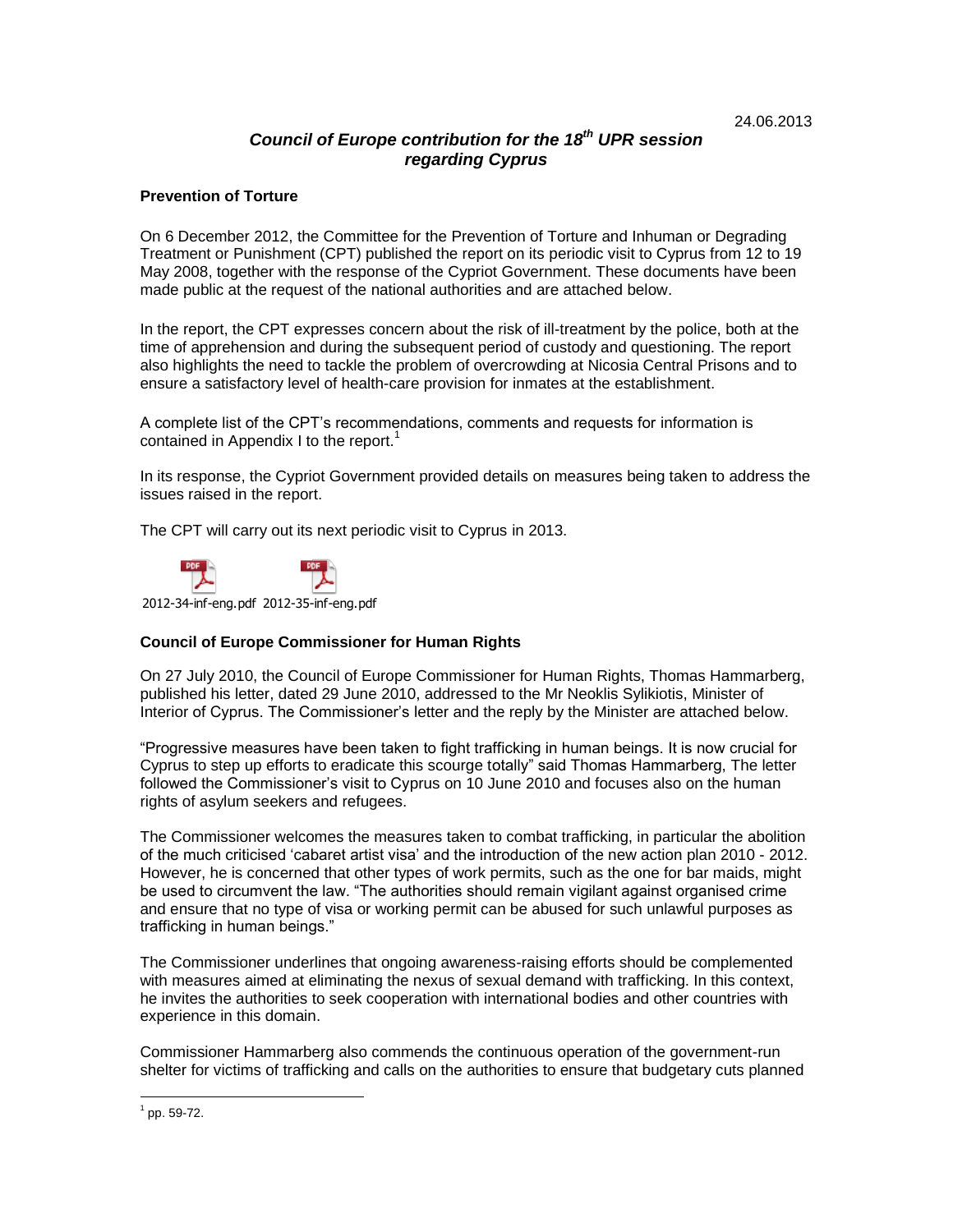to face the economic crisis do not undermine adequate assistance to these victims.

With regard to the human rights of asylum seekers and refugees, the Commissioner appreciates the improvement of access to health care, the labour market and legal aid, and calls for the removal of administrative obstacles which might still hamper the full enjoyment of these rights.

Still, the Commissioner remains concerned about the long periods of detention with which some asylum seekers are faced following rejection of their applications. He urges the authorities to ensure an individual examination of each case in order to assess the purpose and proportionality of all asylum seekers' detention.



## **Action against Trafficking in Human Beings**

On 12 September 2011, the Group of Experts on Action against Trafficking in Human Beings (GRETA) published its first evaluation report on Cyprus<sup>2</sup>, together with the final comments of the Cypriot Government. Both documents are contained in the attachment below.

In its report, GRETA takes stock of the measures taken by Cyprus to implement the Council of Europe Convention on Action against Trafficking in Human Beings and makes proposals concerning the way in which the Cypriot authorities may deal with the problems identified. The adoption of a comprehensive anti-trafficking law and the abolition of the so-called "artiste visas", which favoured trafficking of women for the purpose of sexual exploitation, are amongst the important steps taken by the Cypriot authorities to prevent and combat trafficking in human beings. However, there has not been a single conviction for the criminal offence of trafficking in human beings and no victims have received compensation. In its report, GRETA stresses the need to take specific measures to discourage demand for the services of trafficked persons, to provide adequate assistance to all victims of trafficking and to address the lack of convictions for the crime of trafficking in human beings.

In its report GRETA provides concluding remarks<sup>3</sup> as well as a complete list of proposals to the Cypriot authorities.<sup>4</sup>



### **Execution of judgments and decisions of the European Court of Human Rights**

At 31 December 2012, there were 32 cases pending before the Committee of Ministers for supervision of their execution against Cyprus. Eight of these cases were "leading cases", i.e. raising a new structural/general problem and requiring the adoption of general measures. The main case or group of cases revealing such structural problems is listed below:

 $\cdot$  Ineffective investigation into the circumstances of the death of a victim of trafficking and different problems linked to the fight against trafficking - *Rantsev v. Cyprus and Russia,*  (application No. 25965/04, judgment final on 10.05.2010)

 $\overline{a}$  $2^2$  A summary of the report can be found on pp. 7-8.

 $^3$ p. 41.

<sup>4</sup> Appendix I.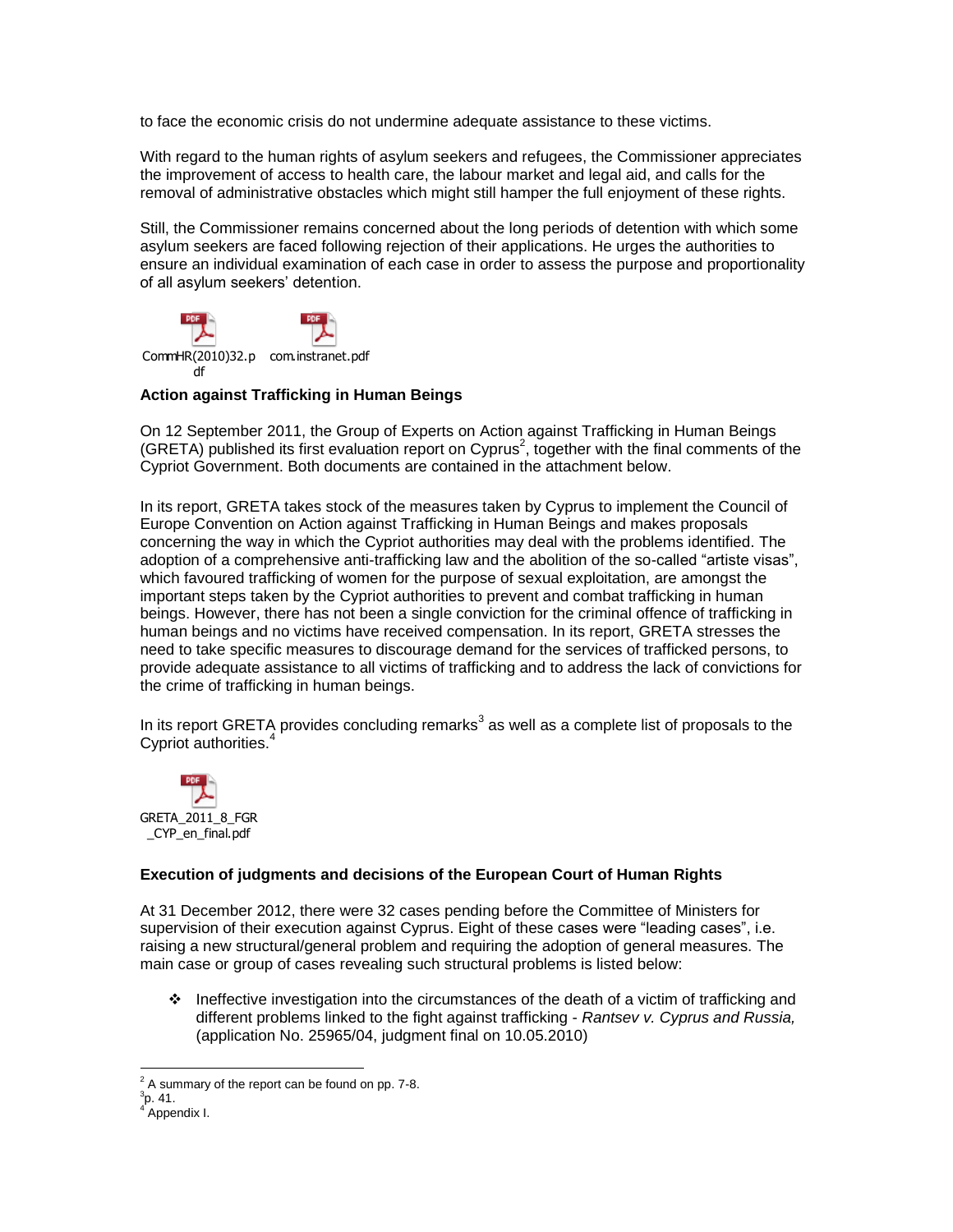The document attached presents a brief description of the violation and the latest detailed decision taken by the Committee of Ministers and the responses given thereto by the respondent state.



#### **Fight against racism and intolerance**

On 31 May 2011, the European Commission against Racism and Intolerance (ECRI) published its fourth report on Cyprus (attached below).<sup>5</sup> ECRI's Chair, Nils Muiznieks, said that, while there are positive developments, some issues of concern remain, such as the disproportionately high concentration of Turkish Cypriot and Roma pupils in particular schools and the continued vulnerability of foreign domestic workers.

Cyprus has established a comprehensive legal framework for safeguarding equality and combating discrimination. The Independent Authority for the Investigation of Complaints and Allegations concerning the Police has been set up and the Observatory against Violence records and analyses episodes of violence in schools and assesses incidents of a racist nature.

Measures in favour of Turkish Cypriots have been taken, including a law adopted in 2006 allowing Turkish Cypriot residents to vote and be elected in parliamentary, municipal and community elections and to vote in presidential elections.

However, Cyprus still lacks an integration policy and pursues a restrictive immigration policy, particularly concerning the granting of long term residence status. Legislation is being prepared to combat irregular migration through "sham marriages" before they even take place. There is a rise in prominence of extremist anti-immigration groups and certain ultra-nationalist websites disseminate hate speech. The Polemidia housing settlement for Roma constitutes *de facto* segregation from the majority population and the children are denied their right to education.

Despite some improvements in the asylum system, access to employment for asylum seekers is restricted to specific unskilled sectors. Legal aid is only available at the appeal stage against negative asylum decisions and very few meet the conditions to obtain it.

The report contains findings and recommendations regarding the following issues:

- Existence and implementation of legal provisions<sup>6</sup>
- Discrimination in various fields, including administration of justice, education, employment, housing and health $^7$
- Racism in public discourse<sup>8</sup>
- Racist violence<sup>9</sup>
- Vulnerable/target groups, including Turkish Cypriots, Roma, Armenians, Latins and
- Maronites, Pontian Greeks and non-citizens<sup>10</sup>
- Conduct of law enforcement officials $11$
- Monitoring of racism and racial discrimination<sup>12</sup>

 $\overline{a}$ 

<sup>5</sup> A summary of the report can be found on pp. 7-8.

 $\frac{6}{7}$  pp. 9-17.<br> $\frac{7}{7}$  pp. 17.36

pp. 17-25.

<sup>8</sup> pp. 25-27.

 $^9$  pp. 27-28.

pp. 28-38.

<sup>11</sup> pp. 38-39.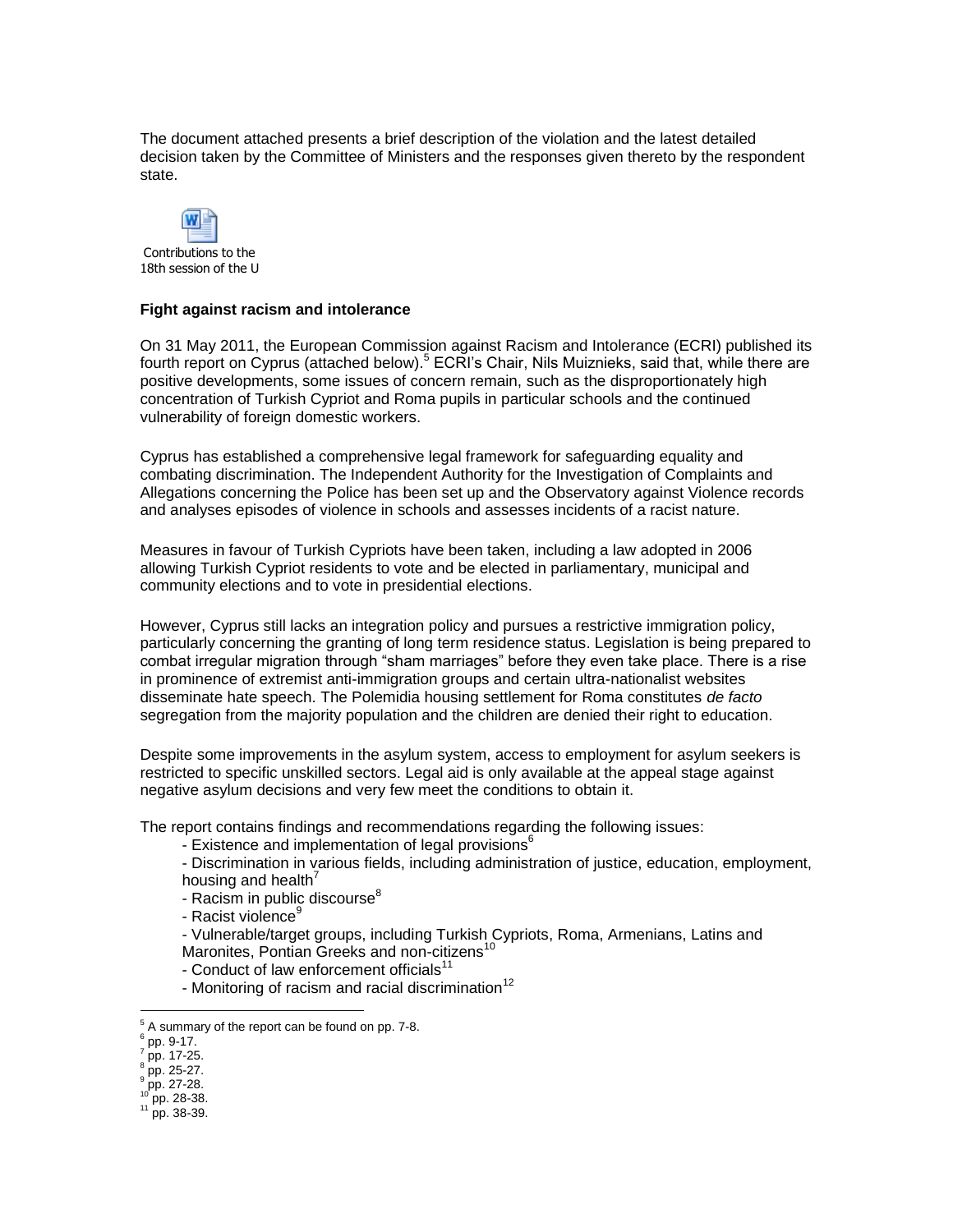- Education and awareness-raising<sup>13</sup>

The following three recommendations require priority implementation and will be revisited in two years' time:

- take urgent steps to implement fully the programme Zones of Educational Priority, in particular in respect of the  $18<sup>th</sup>$  Primary School, to ensure that the right to education is respected in practice;
- revise their legislative plans to adopt a policy requiring third country nationals wishing to marry Cypriot or EU citizens to pass a premarital interview with the migration authorities before being given permission to marry;
- develop further the Crime Report System and improve the court archiving system so that cases are classified also by subject matter and clearly indicate racist elements.



#### **Protection of Minorities**

#### *Framework Convention for the Protection of National Minorities*

On 21 September 2011, the Council of Europe's Committee of Ministers adopted a resolution on the protection of national minorities in Cyprus (attached below). The resolution contains conclusions and recommendations, highlighting positive developments<sup>14</sup> but also mentioning issues of concern<sup>15</sup>. Moreover, it mentions a number of areas where further measures are needed to advance the implementation of the Framework Convention for the Protection of National Minorities.

In addition to the measures to be taken to implement the detailed recommendations contained in Sections  $1^{16}$  and  $II^{17}$  of the Advisory Committee's opinion, the authorities are invited to take the following measures to improve further the implementation of the Framework Convention.

# Issues for immediate action<sup>18</sup>

- take adequate measures to ensure, during the population census in 2011 and other forthcoming processes, effective implementation of the principle of self-identification, especially in respect of the Armenians, the Latins and the Maronites, as well as the Roma;

- take urgent action to combat and sanction effectively all forms of discrimination and intolerance, including misconduct by members of the police force;

- adopt without further delay a comprehensive integration strategy and take adequate measures to ensure its effective implementation;

- take additional measures to provide a more adequate response to the educational needs of the Armenians, the Latins and the Maronites, in particular as regards the availability of teaching materials and qualified teachers; provide the support needed to enable adequate minority language teaching for the Armenians and the Maronites.

 $\overline{a}$ 

 $12$  pp. 39-40.

 $13$  pp. 40-41.

 $14$  Part 1.a) of the resolution

 $15$  Part 1.b) of the resolution.

<sup>&</sup>lt;sup>16</sup> pp. 5-8 of the third Opinion of the Advisory Committee on the Framework Convention on Cyprus.

<sup>17</sup> pp. 9-33 *ibid*

<sup>&</sup>lt;sup>18</sup> The recommendations below are listed in the order of the corresponding articles of the Framework Convention.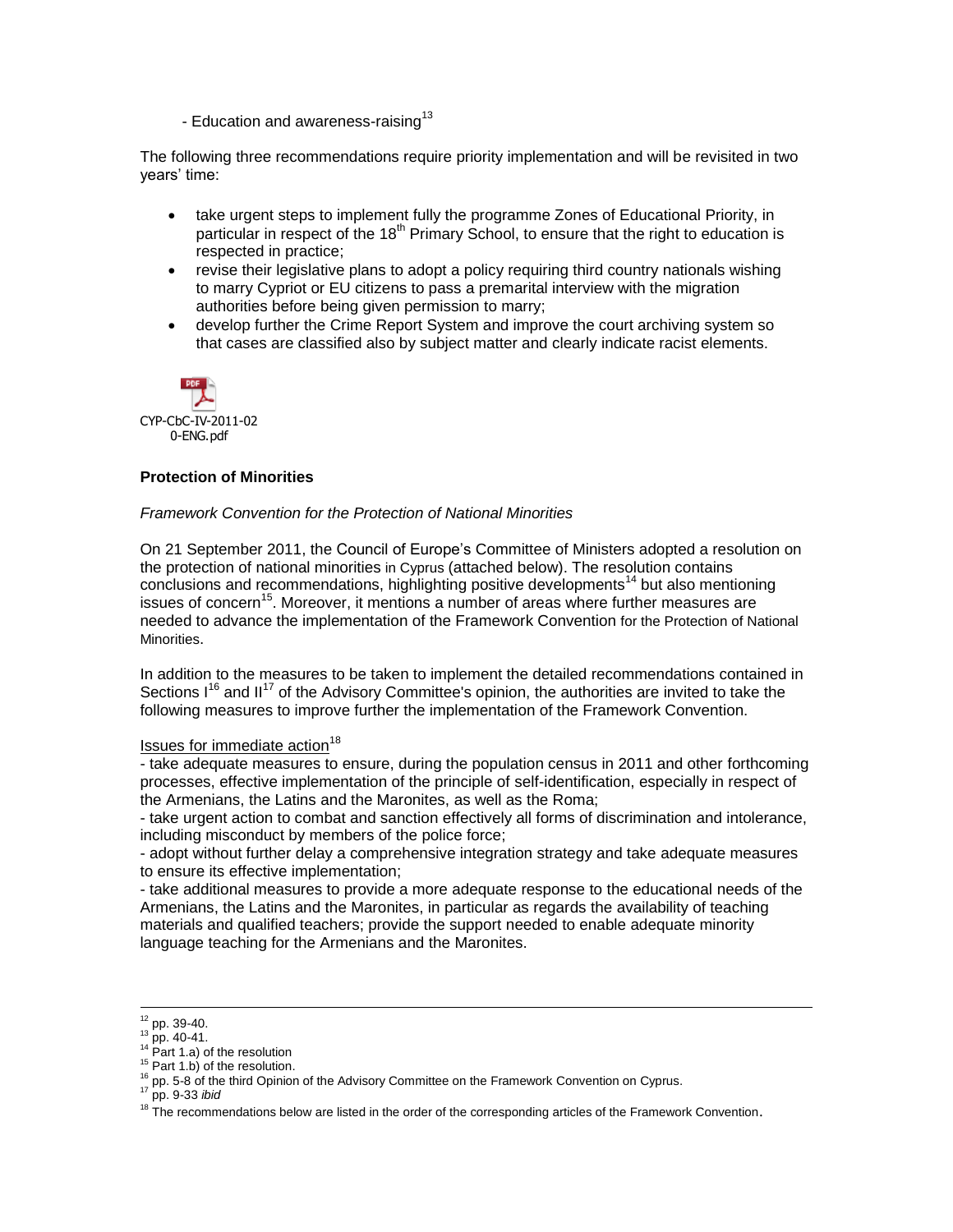Further recommendations<sup>19</sup>

- re-examine, in the light of the principle of free self- identification and in view of any subsequent revision of the Constitution, the obligation of the Armenians, the Latins and the Maronites to affiliate themselves with either the Greek Cypriot Community or the Turkish Cypriot Community, as well as their statutory obligation to vote to elect their representative in parliament;

- pursue the dialogue with the Armenians and the Maronites concerning their possible recognition as a national minority rather than "religious group", and with the Latins to find a designation more acceptable to them;

- while stepping up measures to protect and support the Roma under the Framework Convention, identify ways to establish a structured dialogue with them and to obtain up-to-date information regarding their ethnic, linguistic and religious affiliations;

- take more resolute measures to increase awareness on the equality and non-discrimination principles, focussing in particular on journalists, law enforcement forces and members of the judiciary; ensure the operational independence and effectiveness of the National Human Rights Institution and strengthen the institutional capacity of the Ombudsman Office;

- make efforts to adjust public support to the preservation and development of the culture of the Armenians, the Latins and the Maronites to their actual needs, and effectively assist these groups in the establishment of cultural centres;

- take effective measures, including of a financial nature, to support the revitalisation and promotion of the language of the Maronites as well as their culture, religion and traditions and increase efforts to facilitate their contacts with persons who share their identity and their place of origin;

- take more resolute steps to promote mutual respect and understanding within Cypriot society; pursue and develop measures to enable effective participation of Turkish Cypriots in cultural, social and economic life and in public affairs, in particular those affecting them;

- identify ways to enable a more effective participation of the Armenians, the Latins and the Maronites in public affairs in parliament and through improved consultation mechanisms.

The Committee of Minsters' Resolution is largely based on the corresponding third Opinion of the Advisory Committee on the Framework Convention on Cyprus. The concluding remarks, contained in Section III<sup>20</sup>, serve as the basis for the Resolution. The Opinion of the Advisory Committee and the comments on the Opinion by the Cypriot Government are also attached below.



### *European Charter for Regional or Minority Languages*

On 14 March 2012, the Council of Europe Committee of Ministers made public the third report on the application of the European Charter for Regional or Minority Languages by Cyprus. The report drawn up by a committee of independent experts, which monitors the application of the Charter, is contained in the attachment below. It includes the Committee of Ministers' Recommendation on the application of the European Charter for Regional or Minority Languages by Cyprus.

On the basis of the report, the Committee of Ministers calls on Cyprus to adopt a structured policy for the protection and promotion of the Armenian and Cypriot Maronite Arabic languages. Furthermore, it recommends the Cyprus authorities to provide teacher training for Armenian and Cypriot Maronite Arabic. The Committee of Minsters also calls on Cyprus to strengthen the teaching in and of Cypriot Maronite Arabic.

 $\overline{a}$ <sup>19</sup> *Idem.*

<sup>20</sup> pp. 34-37.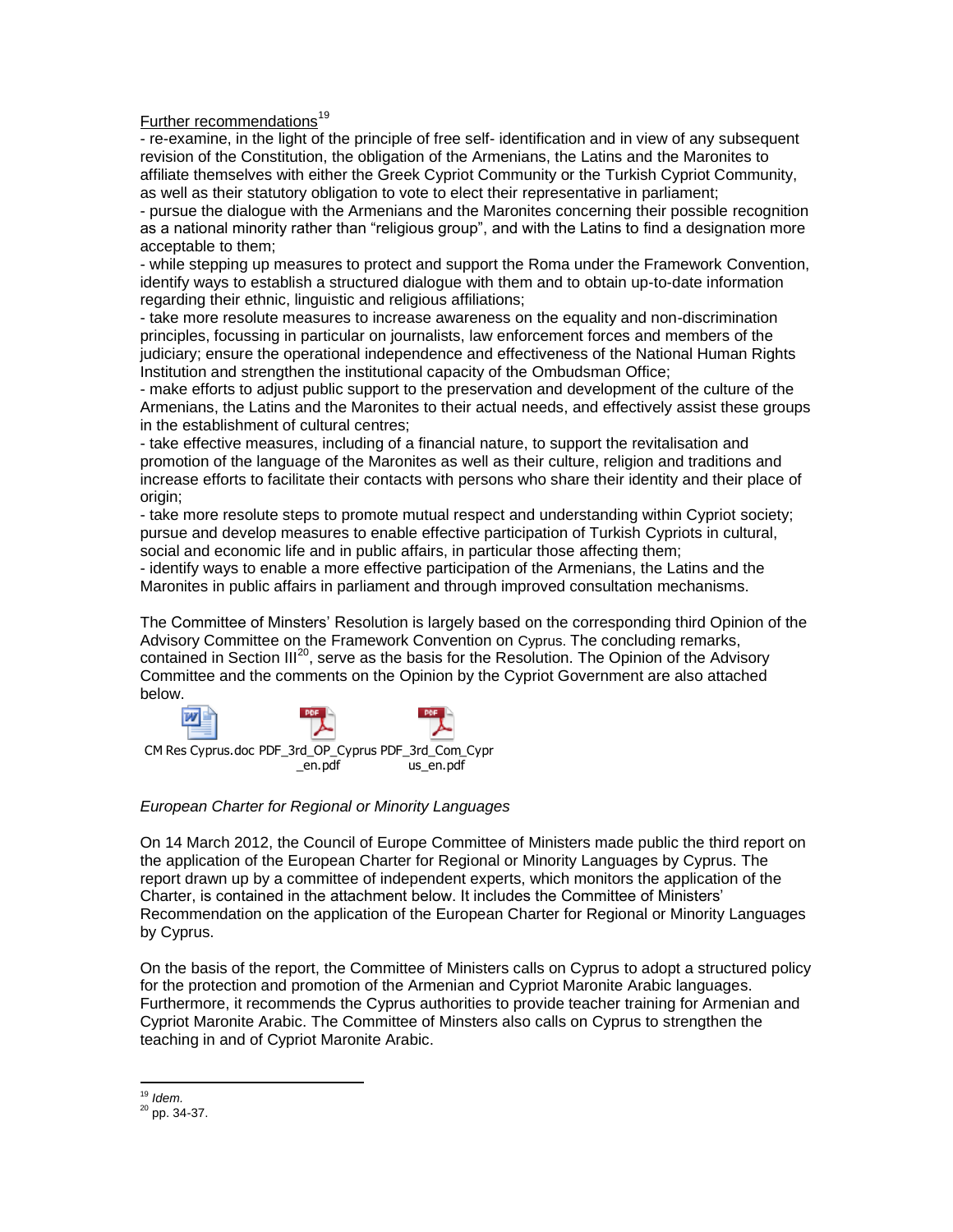![](_page_5_Picture_0.jpeg)

## **Preventing and Combating Violence against Women and Domestic Violence**

Cyprus has not yet signed or ratified the Council of Europe Convention on preventing and combating violence against women and domestic violence. For this reason, it is not yet concerned by the monitoring procedure under the Convention.

#### **Social and economic rights**

Cyprus ratified the European Social Charter on 07/03/1968 and the Revised European Social Charter on 27/09/2000, accepting 63 of its 98 paragraphs. In October 2011 Cyprus accepted to be bound by 9 additional provisions of the Revised Charter, bringing the total of accepted provisions to 72 of the 98 paragraphs.

It accepted the Additional Protocol providing for a system of collective complaints on 06/08/1996, but has not yet made a declaration enabling national NGOs to submit collective complaints.

#### Cases of non-compliance

*Thematic Group 1 "Employment, training and equal opportunities"* 

► Article 1§2 – Right to work – Freely undertaken work (non-discrimination, prohibition of forced labour, other aspects)

The duration of alternative military service amounting to almost three years is excessive and constitutes a disproportionate restriction on the right to earn a living freely entered upon. (Conclusions 2012, p. 8)

►Article 10§5 - Right to vocational training - Full use of facilities available It has not been established that the equal treatment of nationals of other States Parties as to fees and financial assistance is guaranteed. (Conclusions 2012, p. 20)

►Article 15§2 - Right of persons with disabilities to independence, social integration and participation in the life of the community - Employment of persons with disabilities It has not been established that persons with disabilities are guaranteed effective protection against discrimination in employment. (Conclusions 2012, p. 27)

►Article 15§3 - Right of persons with disabilities to independence, social integration and participation in the life of the community - Integration and participation of persons with disabilities in the life of the community

It has not been established that disabled people are effectively protected against discrimination in the fields of housing, transport and cultural and leisure activities. (Conclusions 2012, p. 32)

► Article 20 – Right to equal opportunities and treatment in employment and occupation without sex discrimination

The employment of women in underground mining is prohibited. (Conclusions 2012, p. 36)

 $\triangleright$  Article 24 – Right to protection in case of dismissal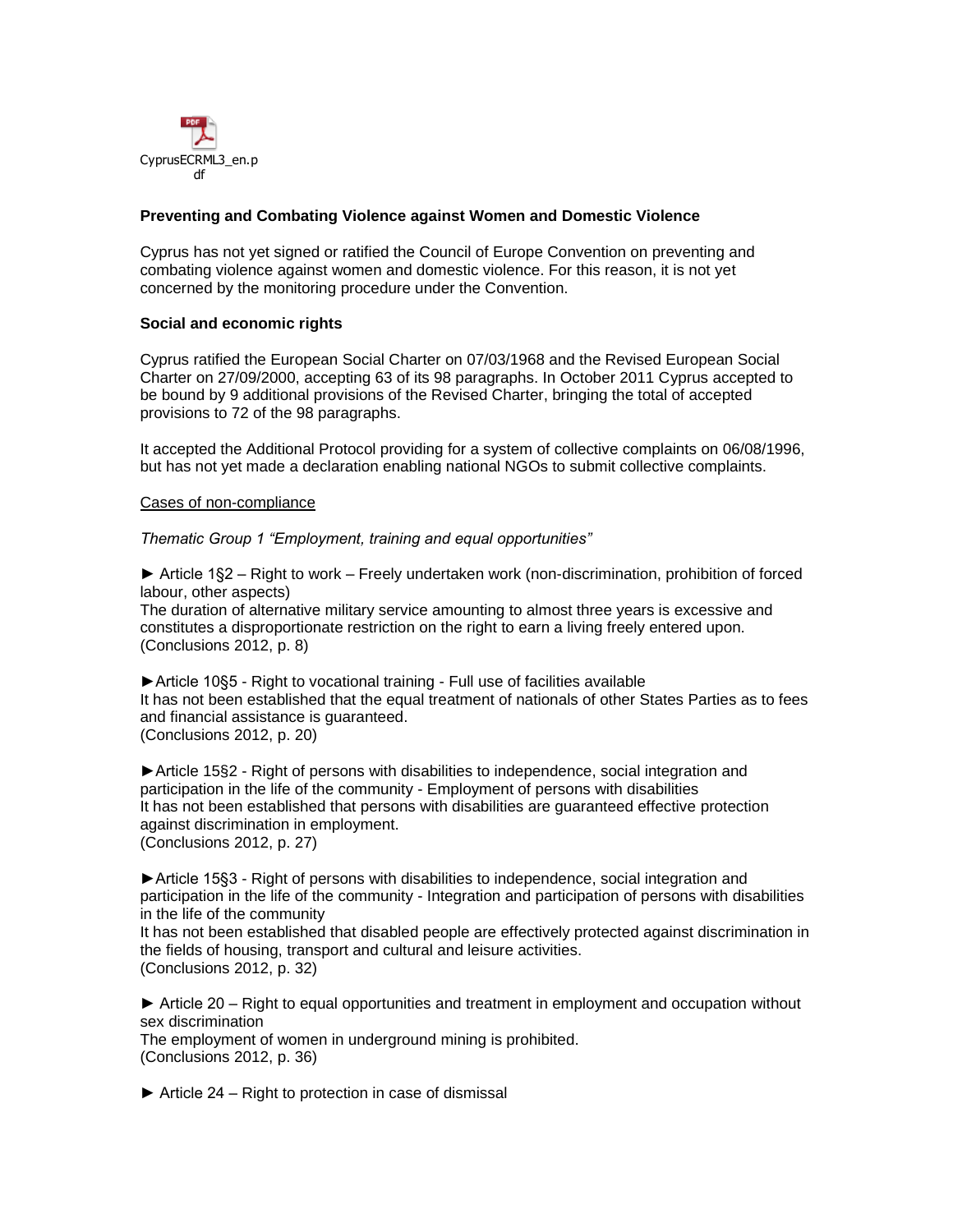1. Employees who have not been employed with their employer for a continuous period of 26 weeks are not entitled to protection against dismissal.

2. The categories of persons excluded from protection go beyond what is allowed under the Appendix to the Charter.

(Conclusions 2012, p. 38)

*Thematic Group 2 "Health, social security and social protection"* 

► Article 3§2 – Right to safe and healthy working conditions – Safety and health regulations Domestic workers are not covered by any occupational health or safety regulations. (Conclusions 2009, p. 8)

► Article 12§1 – Right to social security – Existence of a social security system 1. The social pension is manifestly inadequate;

2. The sickness, unemployment, work injury and maternity benefits are manifestly inadequate even if calculated on the basis of average basic insurable earnings. (Conclusions 2009, pp. 17-18)

► Article 12§4 – Right to social security – Social security of persons moving between states 1. The length of residence requirement for a social pension for non-nationals not covered by Community regulations is excessive;

2. Accumulation of insurance periods acquired under the legislation of a State Party which is not covered by Community regulations or not bound by an agreement with Cyprus is not guaranteed. (Conclusions 2009, p. 22)

*Thematic Group 3 "Labour rights"* 

► Article 6§4 – Right to bargain collectively – Collective action The Trade Union laws 1955-1996 require that a decision to call a strike must be endorsed by the executive committee of a trade union. (Conclusions 2010, p. 9)

*Thematic Group 4 "Children, families, migrants"* 

► Article 7§1 and 7§3 – Right of children and young persons to protection - Prohibition of employment under the age of 15 – Prohibition of employment of young persons subject to compulsory education

The prohibition on the employment of under 15 year olds does not apply to children employed in occasional or short-term domestic work.

(Conclusions 2011, p. 5 and p. 6)

► Article 7§10 - Right of children and young persons to protection - Special protection against physical and moral dangers

It has not been established that children are effectively protected against the misuse of information technologies.

(Conclusions 2011, p. 9)

► Article 19§1 – Right of migrant workers and their families to protection and assistance - Assistance and information on migration

It has not been established that appropriate steps against misleading propaganda relating to emigration and immigration have been taken.

(Conclusions 2011, p. 13)

► Article 19§4 – Right of migrant workers and their families to protection and assistance - Equality regarding employment, right to organise and accommodation